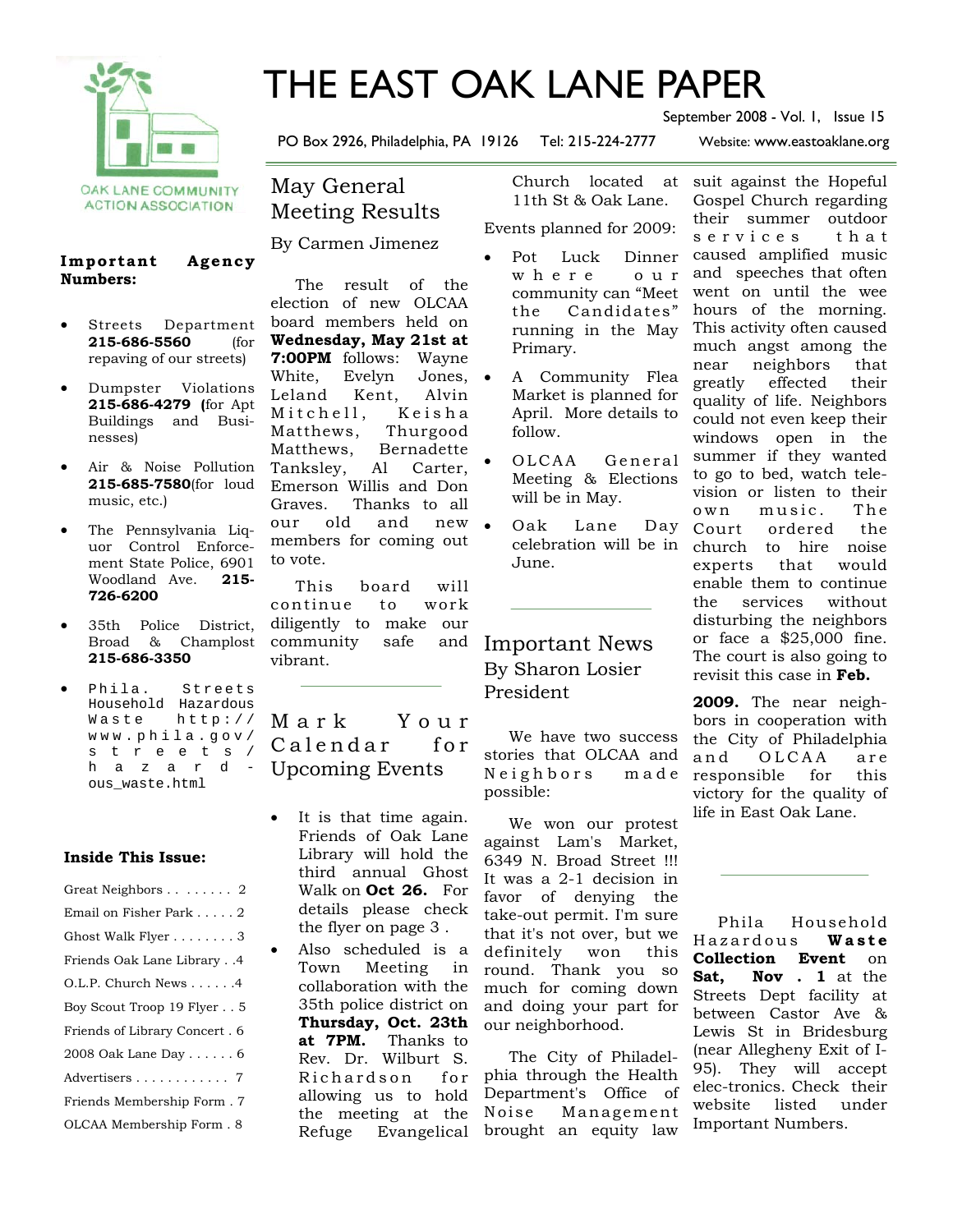#### Great Neighbors By Kelly McShain Tyree Chair, Beautification Comm.

 This past year, Philadelphia broke the record for the largest citywide cleanup on record for a single day. The event was the "Philly Spring Cleanup," of which our Mayor Michael Nutter was a huge proponent. What happened when folks came together to take pride in their neighborhoods?

- \* 15,000 volunteers
- \* 2.56 millions pounds of trash removed
- \* 71 commercial corridors
- \* 27 Fairmount Park sites
- \* 28 Recreation Centers
- \* 186 abandoned cars re moved

 An exciting day for the City indeed! Here in East Oak Lane, neighbors have a tradition of coming together throughout the year to care-take our corner of Philly: Oak Lane Tree Tenders planting and tending the islands at Broad & 66th Avenue, Friends of Oak Lane Library relandscaping and grooming the branch property at 13th & Oak Lane, Block Captains organizing their streets for curbside cleanups.

 We also have individual neighbors stepping up for the common good. An amazing neighborhood story from this past Summer is regarding the property at 970 W. Cheltenham Avenue at Lakeside Drive-

The castle-like structure and care for this imwith its once impressive pressive historic home rolling lawns, located & property of one of Oak right at one of the en-Lane's original fountrances to our neighbor-der's, T. Henry Asbury. hood, had fallen into hard times over the past few years. The last owner had stopped caring for the property and the new owner, an investor, had erected a "For Sale" sign and was seeking a buyer. Meanwhile, the property was an eyesore with trash and debris every-stories are so inspiring. where. A passionate East If you have a 'great Oak Lane preservation-neighbor' story, please ist, Marita Krivda Poxon, let us all know. We'd not only hounded the love to publish how peorealtor to mow the lawn ple in our community and ensure that the ar-are stepping up to make chitectural treasure was East Oak Lane the spebeing protected, but she cial place that it is. personally hired worker to help her clean to: up the debris. Together they collected 20 bags of trash! Mrs. Poxon had no personal ownership in the property at 970 W.

Cheltenham Avenue, but she recognized how blight could negatively affect the morale and the property values of her neighbors, so she took "ownership" of the problem by rolling up her sleeves and cleaning up a mess left by others so that the entire community could benefit.

 The Cheltenham Avenue property is still for sale- please share that information with any potential buyers and future East Oak Laner's who phia Green

the 'Asbury Mansion.' would respect, restore



 These neighborhood Send your submissions

> East Oak Lane Paper c/o OLCAA PO Box 2777 Philadelphia, PA 19126

 **Drive by the 66th Avenue Bridge** to see our neighborhood's Victorian Urns with new Fall plantings of ornamental grasses, variegated ivy and winter pansies. Sponsored by the Beautification Committee

Email Message from the Advisory Council for Philadel-

#### **Subject: Fisher Park**

 Roots took 1st place in the 2008 City Gardens Contest!

 In the midst of all the strife out there, can your neighborhood life get any better than this? Now in its 6th year, the community garden Roots, located in Fisher Park, took 1st place in its category of mid-sized, combination vegetable and flower community garden in the PHS (Pennsylvania Horticulture Society) City Gardens contest! This is a BIG DEAL, considering how many gardens are competing for this coveted position, and also considering all of the challenges that these gardeners face keeping the garden maintained, actively attended and secure in such a public place. As always, Roots gardeners invite park users to visit and tour around inside the fence. Visitors are welcome to snip herbs from the herb circle for their use, but not to take any produce from the individual plots because they are for the consumption of their tenders, who pay a fee each year to borrow a garden bed.

 We are very proud of this community effort that continues to beautify Fisher Park and to unify our neighborhood. Please come and see for yourself how peaceful and pretty the setting is.

Best regards to everyone. Laura Sweeney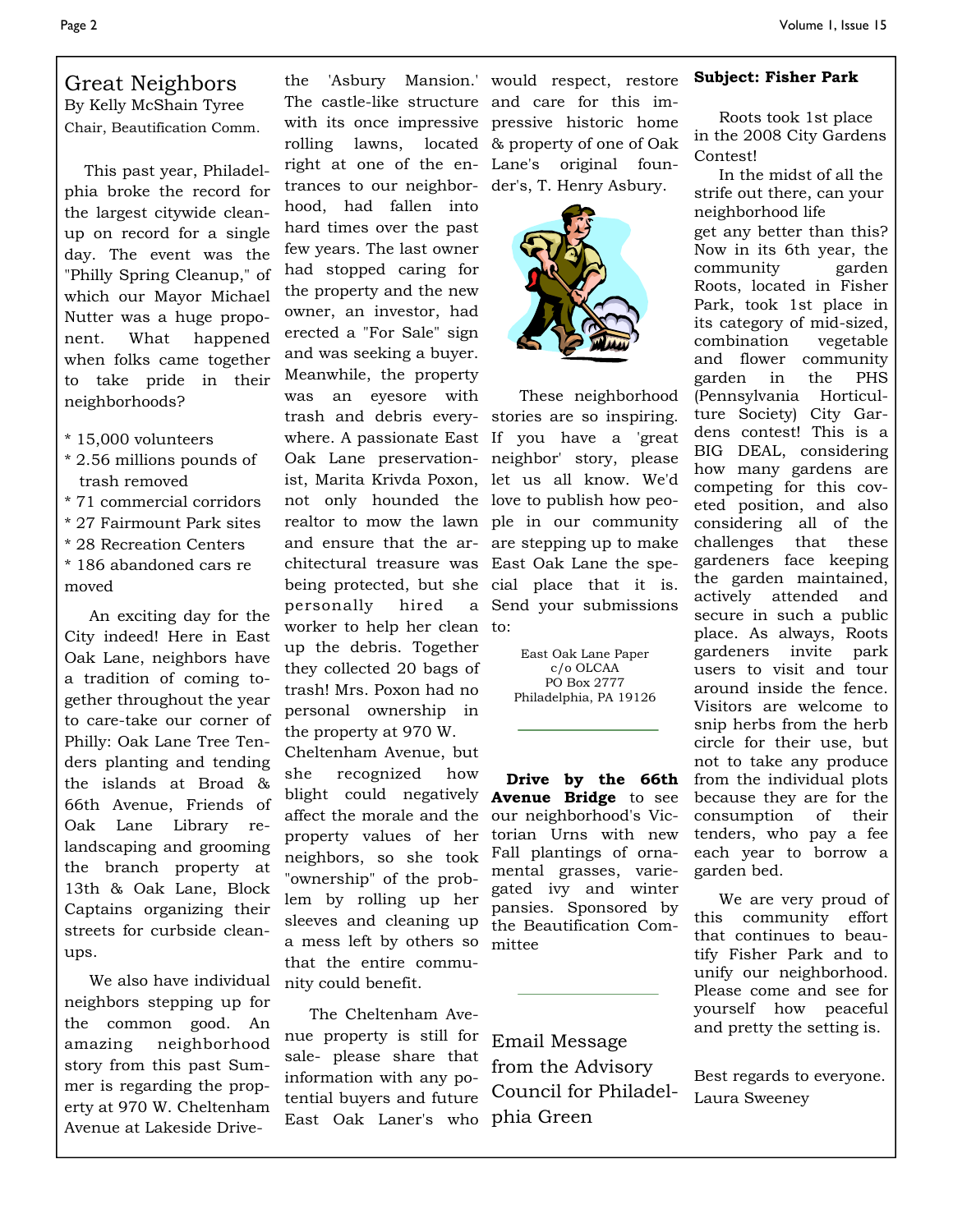

# *3RD ANNUAL EAST OAK LANE GHOST WALK*

*Spooky Stories of Oak Lane Ghosts* 



*Sunday October 26, 2008 5:30 – 8:30 PM Tours leave every half hour* 

*5 ORIGINAL UNEARTHLY GHOST TALES TOURS START AT: 904 OAK LANE CORNER OF 10TH STREET & OAK LANE Admission: \$10 for adults; \$6 for children Refreshments Served at Final Home Sponsored by: Friends of the Oak Lane Library Call: 215-549-6531 for more information*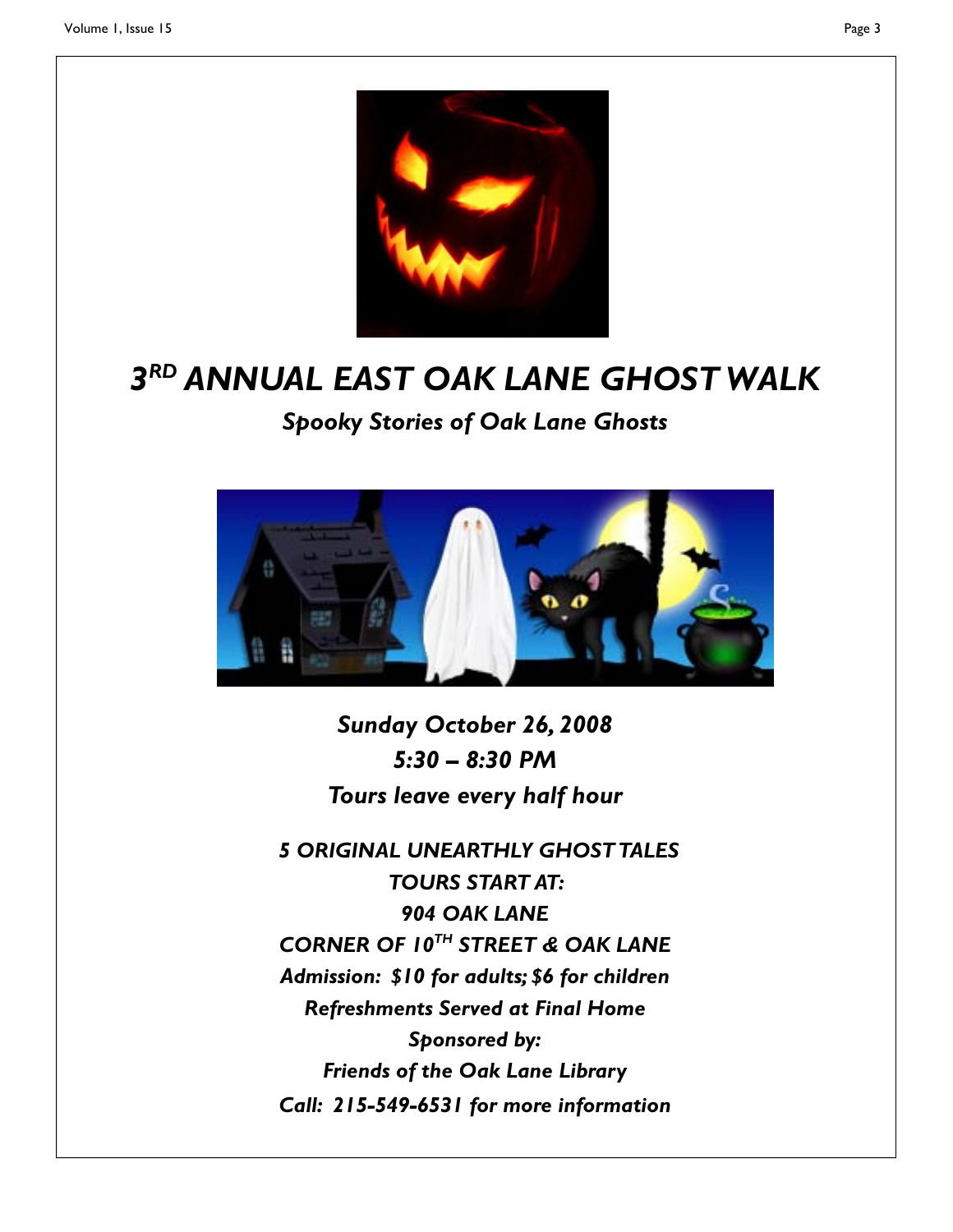# *FRIENDS OF THE OAK LANE LIBRARY*

*By T. Michael Poxon* 

 The Friends of the Oak Lane Library are looking for more members of the community to participate in our ongoing activities. The Friends meet every third Wednesday of the month at 7 PM in the Community Room of the Library.

Our meetings for the remainder of 2008 are:

## **Wed, Oct. 15 at 7 PM Wed, Nov.19 7 PM Wed, Dec. 17 7 PM**

 Please join us to help us plan events for our community. Help us with our future landscaping projects for the Library grounds and with our future, exciting events for the new year. All our welcome.

 The Friends will sponsor Tai Chi classes for adults on Thursday afternoons from 1:30-2:30 PM in the Community Room of the Library. These classes are free and are open to the community. Tai Chi is an ancient Chinese form of very gentle exercise with great health benefits. Tai Chi can greatly improve muscle tone and balance. Shirley Philips and Ella Schwartz have spearheaded this program for the Friends. Classes will start mid-October. Call

215-549-6531 for more information. There is a limit of 10-12 adults for each session.

 The Friends are also pleased to report that Richard Stephens has been elected the new Treasurer of the Friends

 The Friends will sponsor a Book Discussion Group 2008-2009. Our topic this year is:

#### *B O O K S T H A T CHANGED THE WORLD*

 These are the books that set the world on a different course, for better or for worse. They encompass the classics of philosophy, politics, sociology & science. These books brought about reforms and revolutions; toppled governments; started wars. They changed people's hearts and minds; altered people's lives. Even today, these books continue to stir passions and cause controversy.

Uncle Tom's Cabin: Or, Life Among the Lowly.

Harriet Beecher Stowe. (Leader: Marita Krivda)

Discussion: Monday, November 10, 2008. 7 PM Library Community Room.

#### Non-Violent Resistance (Satyagraha)

Mohandas K. Gandhi. (Leader: Shirley Philips)

Discussion: Monday, January 19, 2009. 7 PM Library Community Room.

A Vindication of the Rights of Woman: with Strictures on Political and Moral Subjects

Mary Wollstonecraft. (Leaders: Michael Poxon & Marita Krivda)

Discussion: Monday, March 2, 2009. 7 PM Library Community Room.

#### Silent Spring

Rachel Carson. (Leader: Charlie Philips)

Discussion: Monday, April 20, 2009. 7 PM Library Community Room.

Community-Classes & Events at Oak Lane Presbyterian Church

#### *Annual Fish Fry*. At The Oak Lane Presbyterian Church -11th St & Oak Lane. **Friday, Oct. 24th, 1:00 to 7:00 PM**

 Order ahead by calling the church office at 215-424-4446 between the hours of 9AM and noon.

 More details forthcoming at www.oaklane.pcusa.cc

#### *Women's Self Defense Clinic*

 **Saturday, October 11, 2008 1:00 – 4:00 PM.** Oak Lane Presbyterian Church, 6637 N. 11th St., **\$50 preregistered; \$60 at the door.** 

 This clinic is for women of all ages to learn how to be prepared for today's society. Do not miss out on an experience of a lifetime—self defense made easy!

 This workshop is taught by Grandmaster, Dr. Timothy Robinson, 9th degree black belt. Contact him to register at 267-290-6918 or 215-776-5397 or Ramatcwl@aol.com

*Oak Lane Cultural Arts Program* offers orchestral instrument instruction (Mon./ Tues.), line dance classes (Mon. 7:30 PM), yoga classes (Sat. 11:00 AM), karate classes (Wed. & Fri. 6:30 PM, Sat. 1:00 PM) and more. All classes held at Oak Lane Presbyterian Church, 6637 N. 11th Street. For more information call the church office at 215-424-4446 o r g o t o www.oaklane.pcusa.cc.

#### *Annual Spaghetti*

*Dinner:* The mothers of Boy Scout Troop 19 are having their Annual Spaghetti Dinner featuring beef and turkey sauces on **Friday, October 10th from 6:00 – 9:00 PM** at Oak Lane Presbyterian Church, 6637 N. 11th Street, downstairs in the Social Room**.** The cost is \$7 (eat in or take out). Come to help support the Boy Scouts and have a filling meal.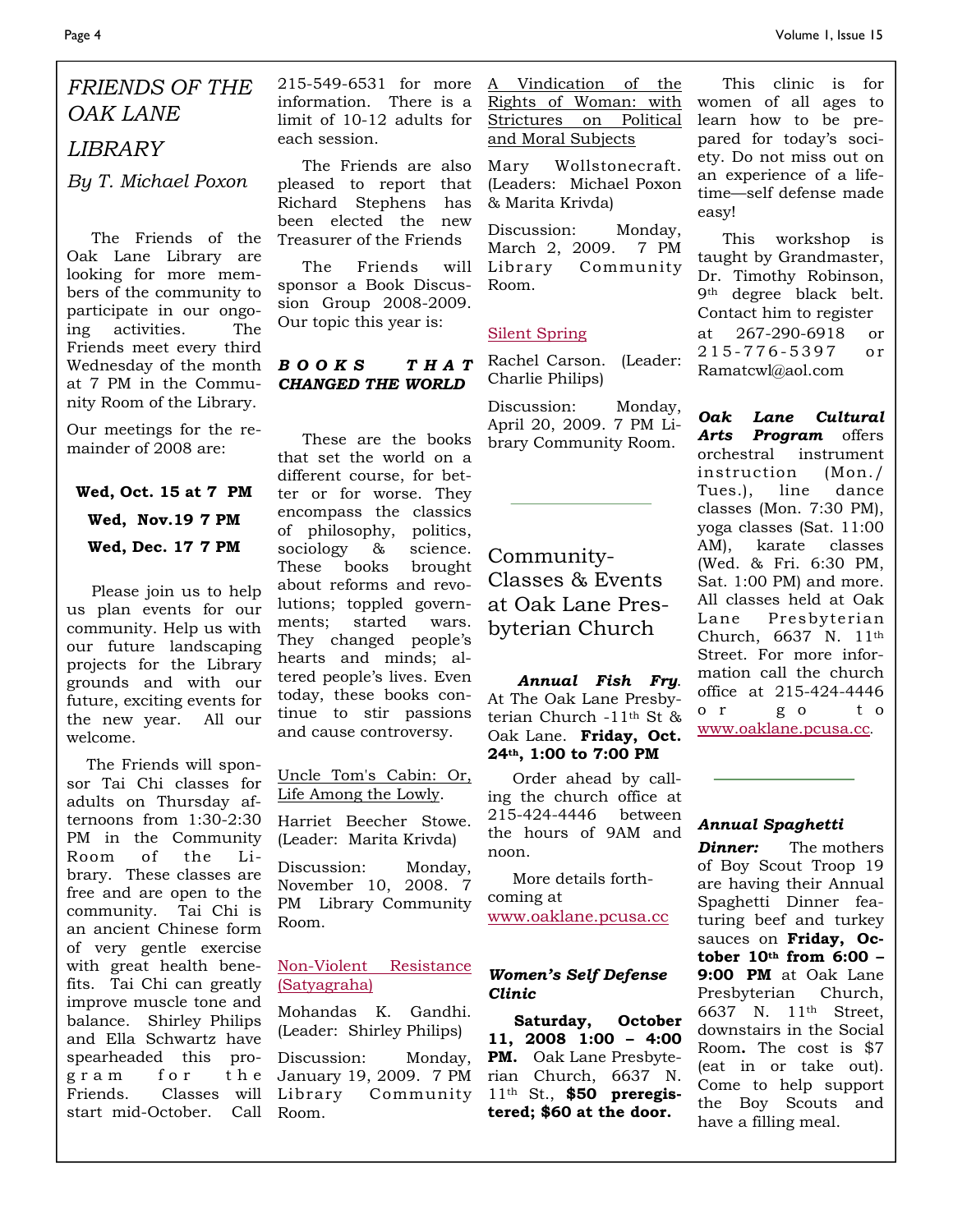# OY SCOUT

# OAK LANE PRESBYTERIAN CHURCH **11TH AND OAK LANE SATURDAY** 10AM TO 11:30AM A. Mitchell Scoutmaster 215-927-0231

TRUSTWORTHY | LOYAL | HELPFUL | FRIENDLY | COURTEOUS | KIND | OBEDIENT | CHEERFUL | THRIFTY | BRAVE | CLEAN | REVERENT

ords to

Dear Parents,

You may be asking yourself, "What is Scouting?" In short, the Boy Scouts of America offers your son the fun of learning and experiencing new things in a safe, wholesome environment. Through Scouting you can help your son build character, values and selfconfidence which will help him to make the right decisions throughout his life.

Boy Scouts is something you can do with your son. It brings you closer together by helping you see each other in new ways. Parents help to tailor and deliver programs so you stay connected with your son as he grows.

The Boy Scouts of America is the proven investment in building character and values in boys who will become the leaders of tomorrow.

**Boy Scouts of America**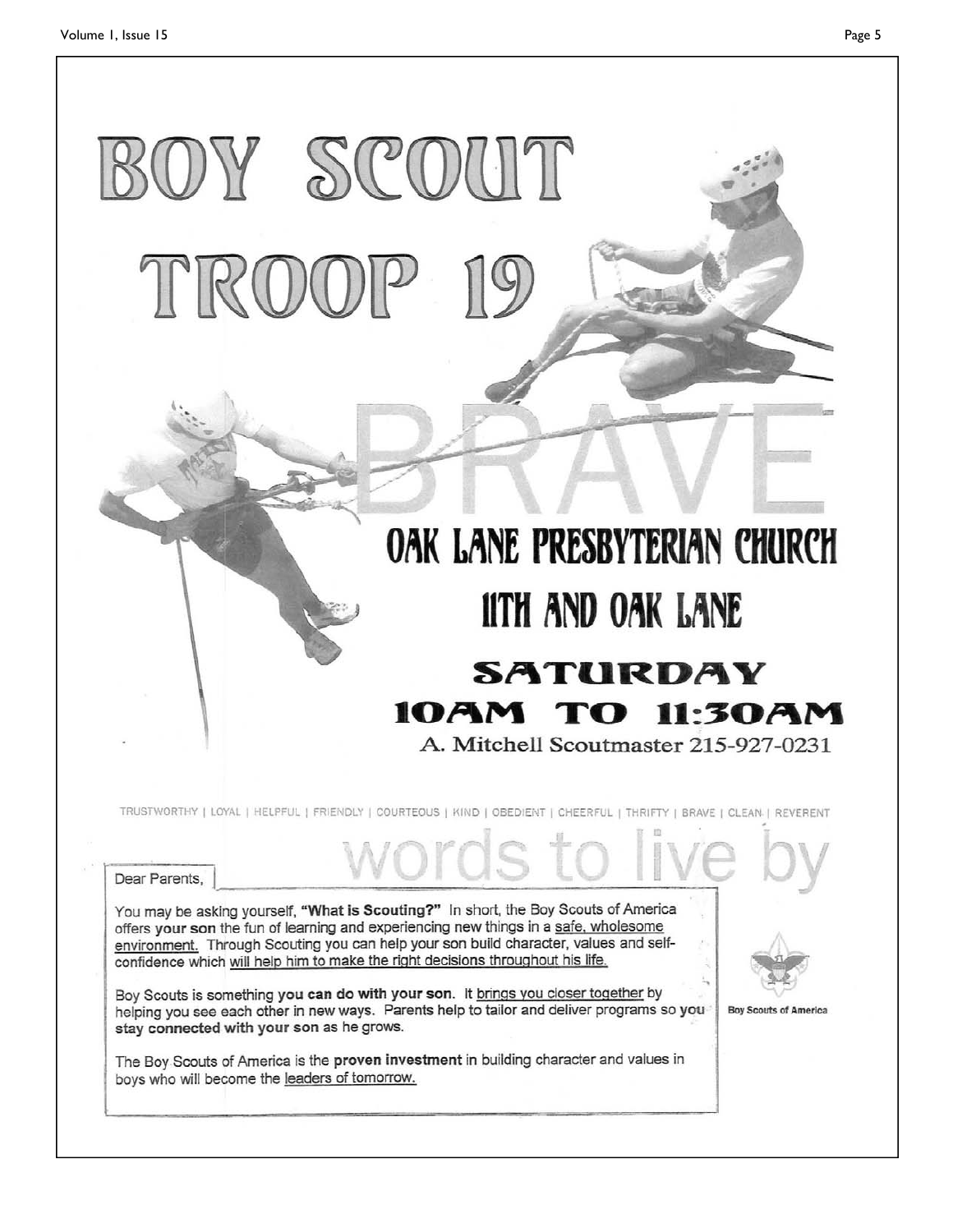## AN EVENING ON BROADWAY CON-CERT AT KUC CHUCH September 19

By Marita K. Poxon



September 19th, 2008, Judy the Friends of the Oak Lane Library organized a and Deborah Ahrens, fantastic concert for our our Oak Lane Librarian, community. The Concert for their hard work in took place at the Korean making this evening a United Church at  $12<sup>th</sup>$  success. Street and Cheltenham would also like to thank Avenue. Pastor Sun, the Mr. Young Jai Lee, Presiminister of the church, dent, More Bank, 470 allowed the community to West Cheltenham Aveuse the auditorium and nue, Phila, PA 19126 the basement area. The Gilbert & Sulli-cert. van Society of Chester County gave their second concert in East Oak Lane and this time they did songs from Broadway musicals. Eight singers from the group entertained over 60 East Oak Lane residents and friends with a selection from tried and true Broadway shows such as *The King & I* to today's shows including *Wicked, Chicago* and *Phantom of the Opera*. Of course they included a few signature Gilbert & Sullivan songs which are their specialty.

 After the show, the Day Report community enjoyed a wonderful selection of deserts, fresh fruit,

tables were draped in fall colors and laden with treats for everyone. All those who attended had a chance to speak with the singers and connect with their neighbors while enjoying wonderful food prepared in imaginative East Oak Lane Kitchens.

 On Friday evening, Poxon, Rich Stephens, The Friends of the Oak Lane Library would like to thank Michael Lustig, Hilda Ruth Ezekiel. The Friends dining who sponsored the con-

> We also wish to thank all of the community who donated fantastic treats which were enjoyed. All the goodies that were left after the event were given to the children and teenagers of the KUC Church. The proceeds from this concert will support the ongoing work of the Friends to landscape the grounds of the Oak Lane Library & purchase additional books for our Library.

# 2008 Oak Lane

quiches donated by *Un-*we had to celebrate Oak *der the Oak Café*, and a Lane Day on June 14th. What a wonderful day

variety of beverages. The It was sunny, hot and Karen Hamilton, George humid and the food, activities, entertainment and camaraderie were great. We are so fortunate to have the cooperation and support from o u r c o m m u n i t y churches . Thanks to-Holy Trinity Byzantine Catholic Church for allowing us to use their building and grounds again this year. Father Austin could not have been more hospitable. We also have Rev. Johnson from Oak Lane Presbyterian Church to thank for entertaining us with their various youth groups. Korean United Church of Philadelphia and Gracepoint Church lia, Brittany and TJ Matwere so instrumental in thews, Miles Smith, putting together lovely program booklet, and Chris Losier, Bruce entertainment and a gen-Dixon, Dante Jarred, erous donation to OL-Charles Aaron, Rudy, CAA. Rev. Jae Sung Kim Jamal and Kahlial Willis, and Rev. Robert Kim and and Boys Scout/Cub their congregation are Scouts Troop #19. part of our community Thanks to those who disand we are very fortu-tributed flyers and gave nate to have their sup-monetary and food donaport.



 We want to thank all the committee members for putting this event together. They are Evelyn Jones and Keisha Matthews co-chairs, Emerson Willis, Jean Savage, Patty Hahm, Earlene Mitchell, Renel Sample, Sharon Losier, Cathy Smith, Edward "Smitty" Smith, Judy Becker, Kelly McShain Tyree,

Choe, and Sung Wi.

 Thanks to our volunteers Wayne White, Darcy Russotto, Saul Berger, Andrea Jones, Bernadette Tanksley, Thurgood Matthews, Al Mitchell and the members from the Korean United Church of Phila. and Gracepoint Church. Andrea Jones, Dawn Shellenberger, Michael Poxon, Jane Sadden, Pricilla Strapp, Christne Madden, Mellisa Wallace, Rachel Poller, Linda Melvin, Lisa G.

 Thanks also goes out to our youth Fernando and Antonia Jones, Therour Brandon Klevence, David tions.

> We apologize if we left out anyone's name.

 Again, we have proven to ourselves and to those outside of East Oak Lane, what a wonderful, beautiful, diverse and committed community we have.

 We hope everyone had a great day and we look forward to a better event in June 2009.

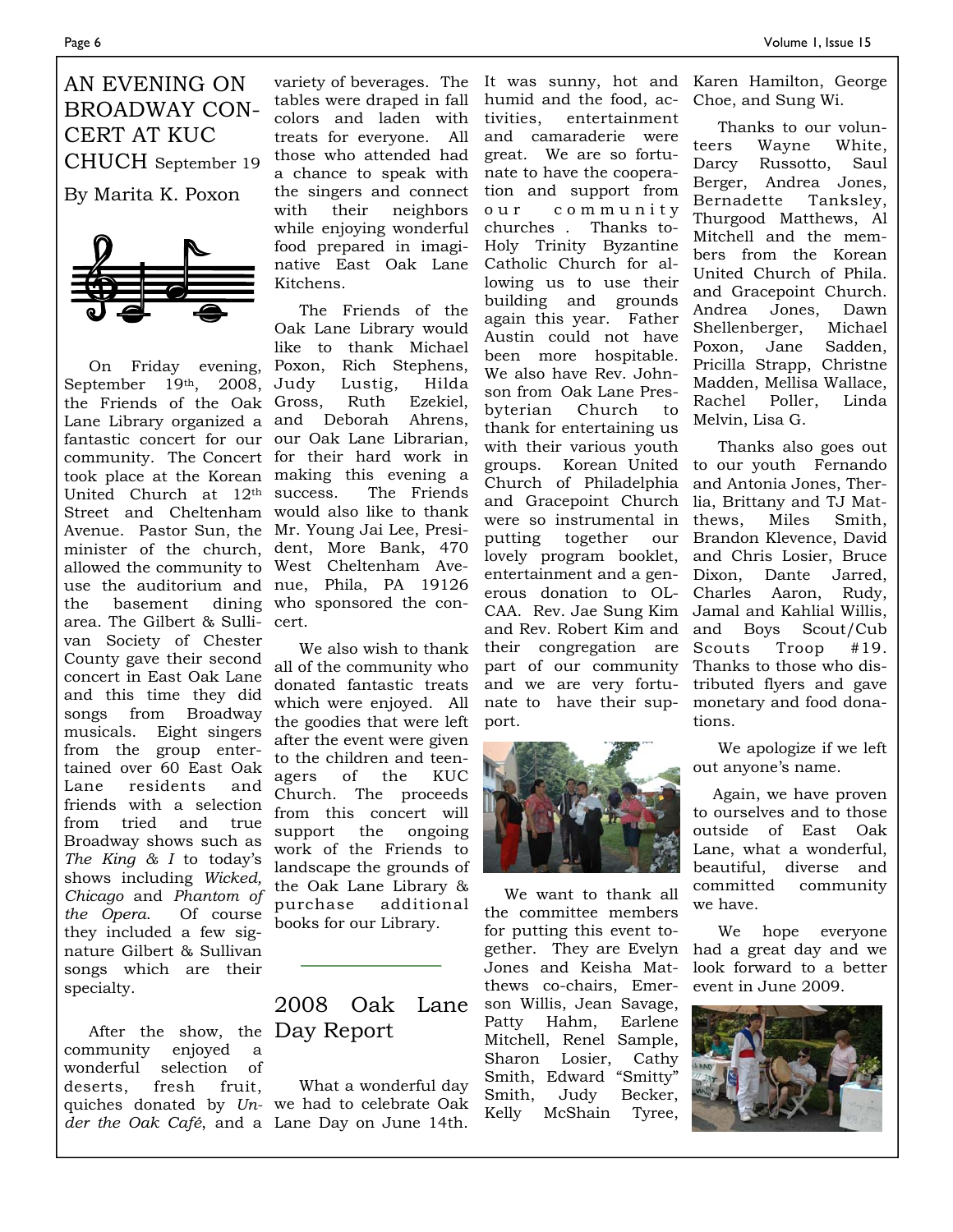# **LOOKING FOR A PLACE TO HOST YOUR NEXT EVENT?**



where we put the "special" in your event

**The Event Place is a unique venue that offers a wonderful setting for hosting various types of Special Events and Celebrated Occasions including: Birthday Parties, Receptions, Showers and Intimate Weddings, Social Affairs, Corporate Events, Club and Organizational Gatherings, Art Exhibitions, Book Signings, Educational Workshops, Seminars, Networking Events and much, much, more…..** 

**For more information, contact us at:** 

## **The Event Place 723 Oak Lane Avenue Philadelphia, PA 19126 215.549.4045**

**www.theeventplace.net** 

**(Accommodates up to 50 guests)** 

# **LOOKING FOR A NEWER, LAR-GER SPACE TO HOST YOUR NEXT SPECIAL EVENT?**



where every gathering is "special"

**The Gathering Place is a new multi-room venue unique venue that offers a wonderful setting for hosting various types of Special Events and Celebrated Occasions including: Birthday Parties, Receptions, Showers and Intimate Weddings, Social Affairs, Corporate Events, Club and Organizational Gatherings, Art Exhibitions, Book Signings, Educational Workshops, Seminars, Networking Events and much, much, more…..** 

**For more information, contact us at:** 

**The Gathering Place 6755-57 Germantown Avenue Philadelphia, PA 19119 215.848.0677 www.thegatheringplace6755.net** 

**(Accommodates up to 125 guests)** 

| <b>Friends of the Oak Lane Branch</b><br>of the Free Library of Philadelphia Membership Form                                              |                                                                                                                          |  |  |
|-------------------------------------------------------------------------------------------------------------------------------------------|--------------------------------------------------------------------------------------------------------------------------|--|--|
|                                                                                                                                           | Membership $\Box$ New $\Box$ Renewal                                                                                     |  |  |
| $\Box$ Individual \$10.00 $\Box$ Family \$12.00 $\Box$ Senior/Student \$7.00 $\Box$ Patron \$25.00<br>$\Box$ Business/Institution \$50.00 |                                                                                                                          |  |  |
|                                                                                                                                           |                                                                                                                          |  |  |
|                                                                                                                                           |                                                                                                                          |  |  |
|                                                                                                                                           |                                                                                                                          |  |  |
|                                                                                                                                           |                                                                                                                          |  |  |
| If you have any questions please contact:                                                                                                 |                                                                                                                          |  |  |
| Complete form and return with your check payable to: Friends of Oak Lane Library                                                          | Marilyn Lassiter - Membership<br>6612 N. 13 <sup>h</sup> Street, Philadelphia, PA 19126<br>Or Call: M.Poxon 215-549-6531 |  |  |